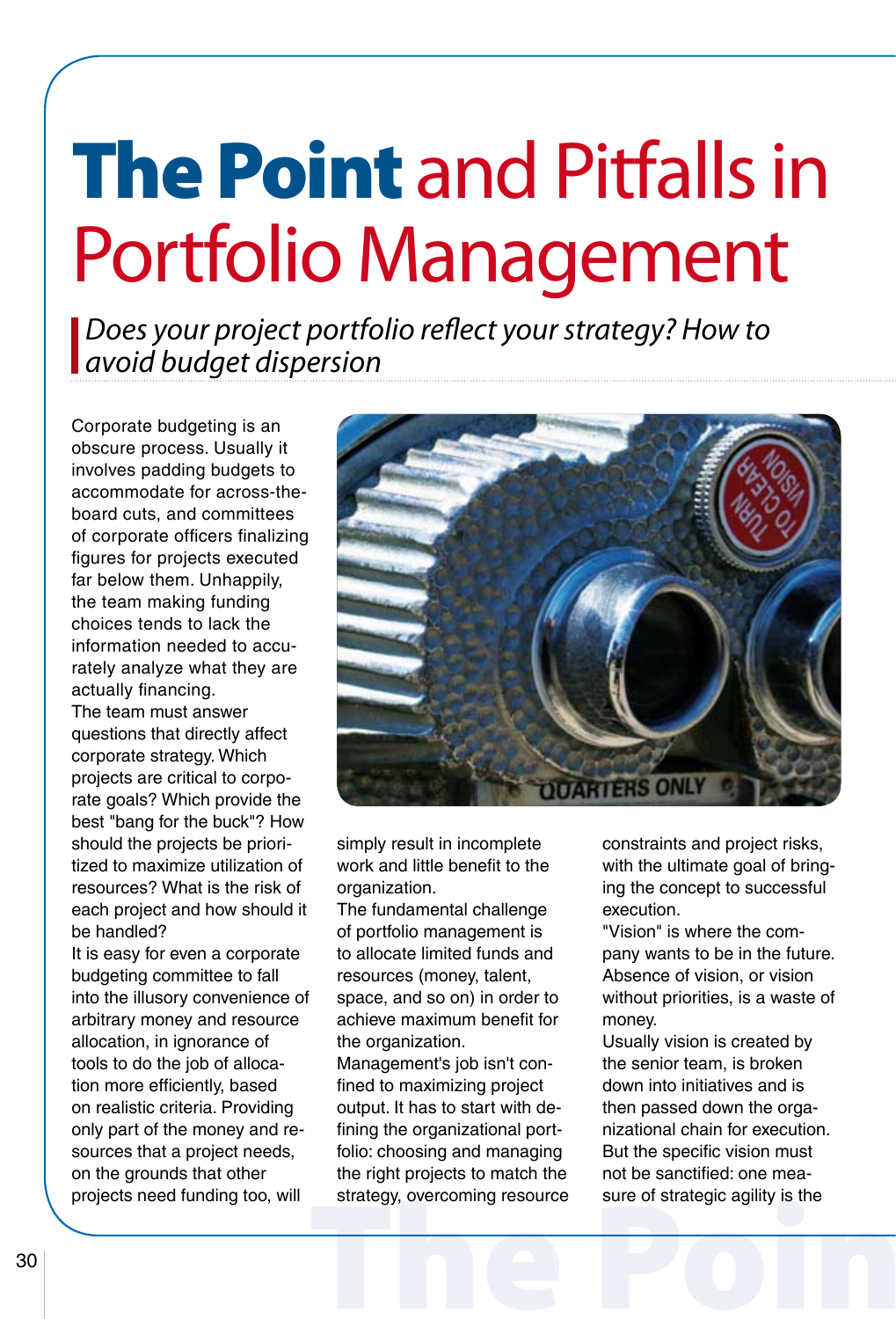#### by Jonathan Ward, Michal Karshen and Erik Eisenman

organization's ability to quickly alter strategic plans based upon changing external factors or alterations in direction. For example, a certain company may place strategic emphasis on cost reduction in one year, then turn to revenue growth or decreased time to market the next year, requiring different project focus.

Portfolio Management techniques help management to make informed evaluations of their strategic plans and progress. Within this criterion, management also needs to address the **stability** and **diversity** of the organizational portfolio, and assure the right combination of projects to support both short-term and long-term needs.

effectiveness?<br>
High-risk projects usually also<br>
31 After mapping all the potential projects to support the organization's strategy, comes the tricky part – picking and choosing. Examples for narrowing the options include anticipated return on investment: What would be achieved at the end of this project? Meaning, would the project support market share goals, expected revenues, customer satisfaction, organization effectiveness?

Another narrowing criterion would be the funds and resources needed to execute the project. Funds for inward investment have grown scarcer. In a recent conversation one senior portfolio manager admitted that at her organization, The sum of the investments proposed for the next fiscal year was in the order of three times that which the organization could sensibly afford." Another organization adopted a "two significant activities at a time" approach: it mobilizes all of the organization's resources and focuses management attention on these key activities. Everything else has to fit around them.

In mature organizations, portfolio analysis is extended to include the implications for funds and resources. This involves forecasting the talent required to perform the project. This can be critical: we have witnessed increasing executive awareness that their ability to execute strategy is not limited by funds, but rather by the availability of critical key resources.

A third criterion is project risk. High-risk projects usually also

#### **The Analytic Hierarchy Process**

The Analytic Hierarchy Process or AHP creates ratiotype data throughout the decision process which not only increases the accuracy of the decision but allows for sensitivity analysis after the fact.

Where the AHP differs is that instead of simply ranking the goals of the organization, the goals are prioritized using a pair-wise comparison technique which doesn't just rank one goal as more important than another, but how much more important one is than other. This is how the prioritization ratios are created.

Each of the projects are then evaluated as to how well they fulfil each of the organizational goals, again not simply as a ranking but as to how much more in line they are with the goal versus each of the other projects. These evaluations are plugged into the hierarchy and rated against the goal prioritization to determine which projects best align with the goals.

Because this process has created ratio-type data for both the goal prioritization and the project alignment rankings, sensitivity analysis can now be performed to ensure the model in accurate and comprehensive.